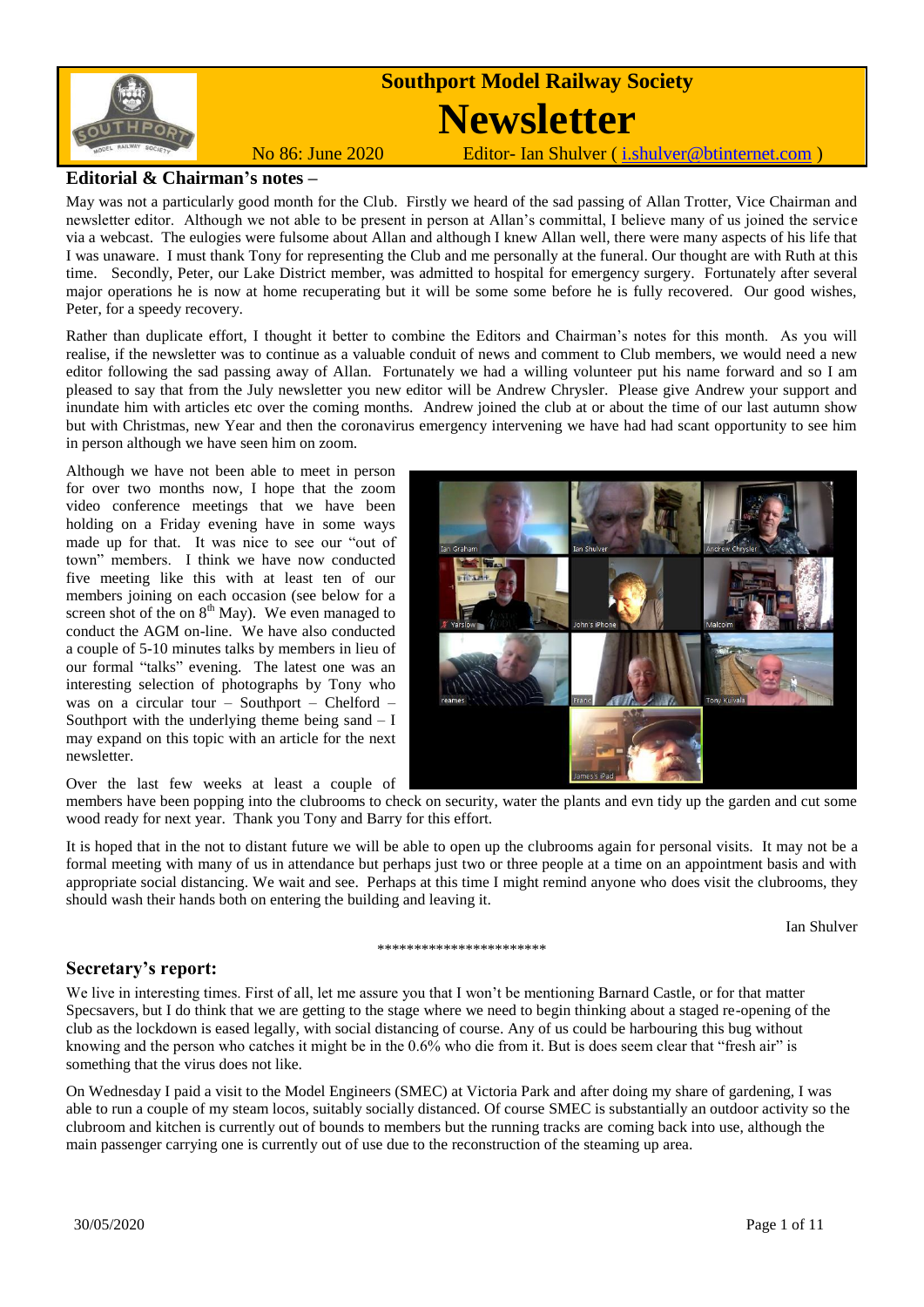So I'm thinking that with the fine weather we might be considering meeting on site again in small numbers and concentrating on our garden or Eastbank Lane stationmaster's vegetable patch as it was in 1848! Derek Pratt has taken charge of this project and is currently thinking about the design of the railway which will be G gauge.

Why G gauge, ie 45 mm? Well G gauge has a huge range of ready to run available for it, mostly track powered electric, whilst it is possible also to run selected steam locos from the Roundhouse and Accucraft ranges. But the key is the ready availability of ready to run items, although it has to be admitted that the large range manufactured by LGB, Piko, Bachman Accucraft and Aristocraft is substantially of continental or north American prototypes. With a little ingenuity, UK-looking models can be developed and there is a thriving secondhand market to provide suitable subjects for conversion In particular, the Thomas range can be turned into quite passable UK models once you have removed those eyes - and there are kits available to help you to do this.

I note from elsewhere in the newsletter that the Big Model and Hobby Show has been cancelled. Obviously it would have been questionable under Covid Regulations, but the failure of the company that markets the Theatre/Floral Hall complex made the decision final. We have not yet made the decision over whether we can run our show this November, but in fact although the Hall has been reserved, only tentative bookings of layouts has been made. It is difficult to see how shows like ours, or even the bigger shows could function with 2 metre social distancing!

\*\*\*\*\*\*\*\*\*\*\*\*\*\*\*\*\*\*\*\*\*\*\*

Jim Ford

## **Forthcoming events**

The programme for the next few months has obviously been curtailed. However, we will be conducting a regular Friday evening zoom conference starting at 8.00pm. It is hoped that during these conference sessions somebody will give a short discourse of any subject they may like to talk about. These would be expected to take 5-10 minutes and could include photographs or a powerpoint presentation (zoom has the facility for this). The log-in details for these meetings will be sent out a few days in advance.

Please see the note below about the Big Model Show which has now been cancelled for thid year:



\*\*\*\*\*\*\*\*\*\*\*\*\*\*\*\*\*\*\*\*\*\*\*

## **News(?) from members:-**

### **An unusual 32mm gauge "locomotive": R2D2 descends at 57a – Frank Parkinson**

This little fellow started his existence in Tesco as a Christmas stocking filler containing liquid soap and flannel. I had a cunning plan for his future though. I set about making him ready for an alternative means of movement, acquiring an I P Engineering 4 wheel drive budget chassis mounted into a hole cut into his base, he never felt a thing. It also occurred to me that as his domed head has a number of coloured points these could be illuminated from within. I set out my plans before Mike Lowe of Pendle Valley Workshop who, after proclaiming you're mad, proffered me a mixture of red LEDs and other coloured lights together with a flash unit and blue lamp for use in his Tardis police call box. I, painlessly, drilled out holes in the dome to mount the red white and blue (patriotic eh) lamps, connected up battery pack and flash unit and eagerly ( yes quite mad ) switched on.

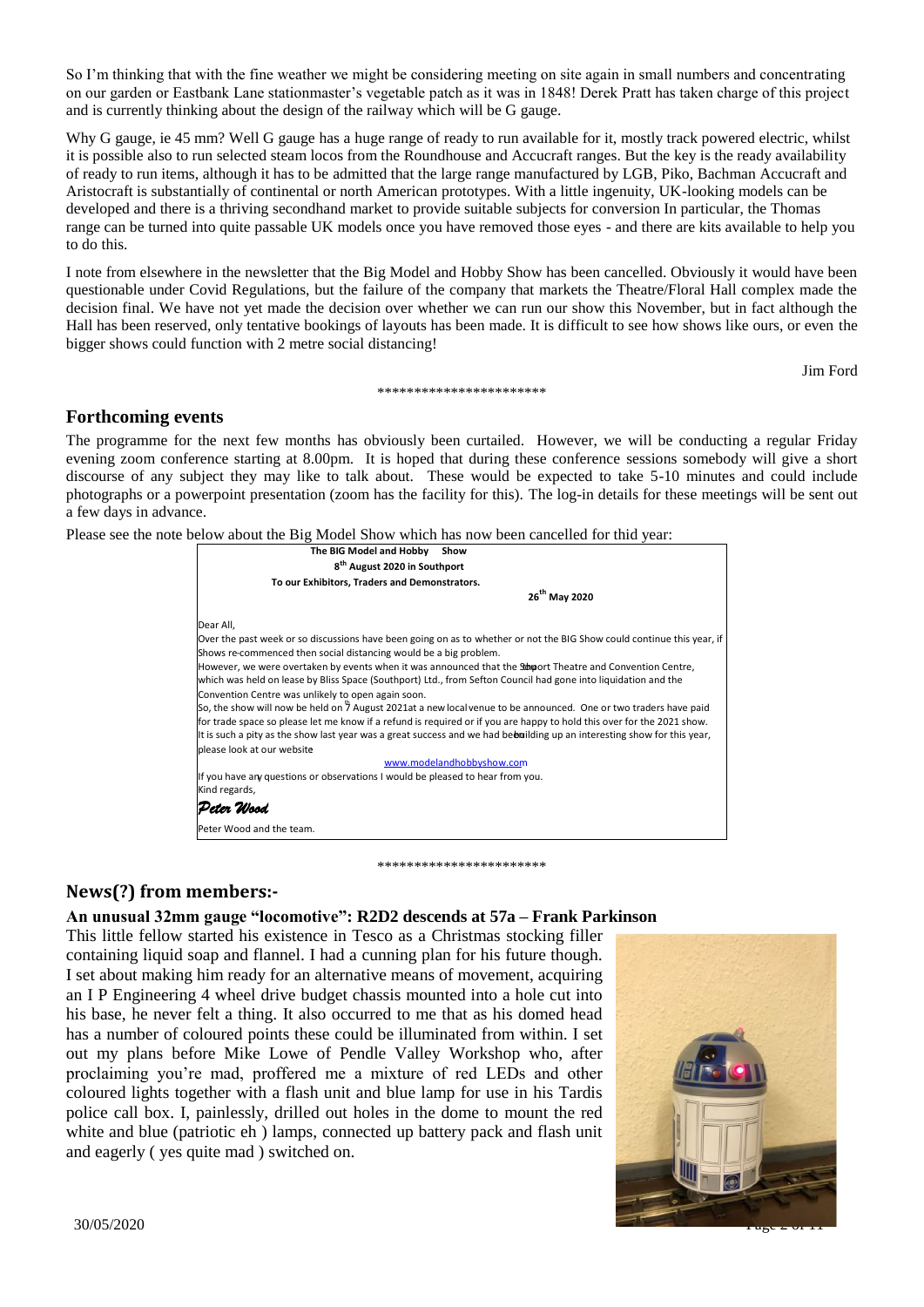Here's where the cunning plan started to fall apart. I could get the flashing blue light and nothing else, or by swapping the wiring around as suggested in the instructions could get flashing red lights only.

My electronics expertise is limited, perhaps when these strange times are behind us someone out there could help me untangle this confusion? Meanwhile R2 is sat in his box with his lights out.

#### **A question on the former Southport and Cheshire Lines Extension Railway from Ian Graham:**

My wife, Joy, has a query for the next newsletter. The question is, is there a gradient on the coast road - previously Cheshire Lines railway. It really appears that there is a slight upward gradient from Southport to Birkdale and downwards when you travel back. Is this an optical illusion from the sand dunes? Phil goggled this for her, but he got two opposing views on the internet. As it all must be at "sea level" - what do members think? Is Hillside called by that name because it is slightly higher than the area around. We come from Essex/ Surrey where we have real hills and miss them (Been here now in Southport for 40 years come this Autumn).

#### **Answer:**

We have at the SMRS, a number of friends who can help us out on various matters. One of them is **Keith Hick**, the well known local lecturer on railway subjects, artist, golf and art historian - and co-ordinator of the Southport railway authors group. Keith is not only an expert on the Cheshire Lines railway but is also by profession a civil engineer and actually worked on the conversion of the trackbed into a road in the 1960s. His answer follows:-

Many thanks for your note and interesting query, which I'm delighted to help out as always and offer the following abstracted from my archives:

- Referring to my copies of the original Southport & Cheshire Lines Extension Railway (S&CLER) hand drawn coloured washed track drawings from Lord Street Station (today's Morrisons Supermarket) through to Woodvale station (today's traffic light junction of the Coastal Road and Formby Bypass), the first Gradient Post (GP) shown on the drawings appears immediately to the North of Birkdale Palace station.Weld Road bridge. This indicates LEVEL towards Ainsdale Beach (originally Seaside) station and 1 in 198 falling gradient towards Lord Street station. Approx 200 yards further North, a second GP shows 1 in 198 rising back towards Weld Road bridge and LEVEL towards Lord Street station. The next GP appears immediately to the South of Oxford Road bridge/Birkdale Palace station and shows LEVEL northwards Lord Street and 1 in 198 rising towards Ainsdale Beach station (ie: through the sand dunes of today's Coastal Road). Again, a second GP appears 200 yards southwards showing 1 in 198 falling back towards Oxford Road bridge GP and LEVEL towards Ainsdale Beach. Essentially, the trackbed from Birkdale Palace and Ainsdale Beach station was LEVEL. From Ainsdale Beach station the next GP shows a 1 in 198 rising towards Woodvale station.
- Putting all this tech info to one side, the railway ran on level ground from Birkdale Palace to Ainsdale, through the sand dunes and alongside Royal Birkdale Golf Club. The latter was founded in 1889 on land now forming Bedford Park in Birkdale, moving to the present location on what was known as Birkdale Hills, where a new course was laid out in 1897. The land rose eastwards from the railway towards Waterloo Road. later becoming known as Hillside. A new bridge was built over the LMS Liverpool-Southport electrified railway between the wars, crested by the then new Hillside station.
- Back to the S&CLER. Fron Ainsdale Beach station, the railway then ran on a slight rising gradient to cross the Soutjport-Liverpool railway (today's Coastal Road bridge over the railway), then ran on an embankment towards Wodvale station. Following purchase of the entire S&CLER railway trackbed by Southport Corporation from British Railways in he 1950s, plans were drawn up to convert the railway into a road - the first of its kind in the UK - and I have the original paper by Borough Engineer, Norman Tovey, which he submitted to the Institution of Civil Engineers in the late 1960s.. During the mid to late 1960s I worked in the Southport Borough Engineer's office in Southport Town Hall as a Junior Engineer, involved in the design of both the Coastal Road and the replacement bridge over the Liverpool-Southport railway - I still have one of my design drawings in my archive for the Coastal Road and replacement precast concrete bridge deck. The replacement bridge deck necessitated a slight increase in the gradient from Ainsdale Beach towards this new bridge. Today, once you have crossed the electric railway, the gradient rapidly falls to grade (ground level), and runs towards the traffic light junction with the Formby Bypass. During the removal by Rainfords of the sand embankment between the new bridge deck and Woodvale station, Rainfords erroneously removed the entire embankment, instead of leaving a gradual gradient slope from the bridge to ground level - Rainfords then had to return sand to make good their mistake!

As always, it is far easier referring to photographs and diagrams than attempting to describe information in a literal sense.

Thank you, Keith!

\*\*\*\*\*\*\*\*\*\*\*\*\*\*\*\*\*\*\*\*\*\*\*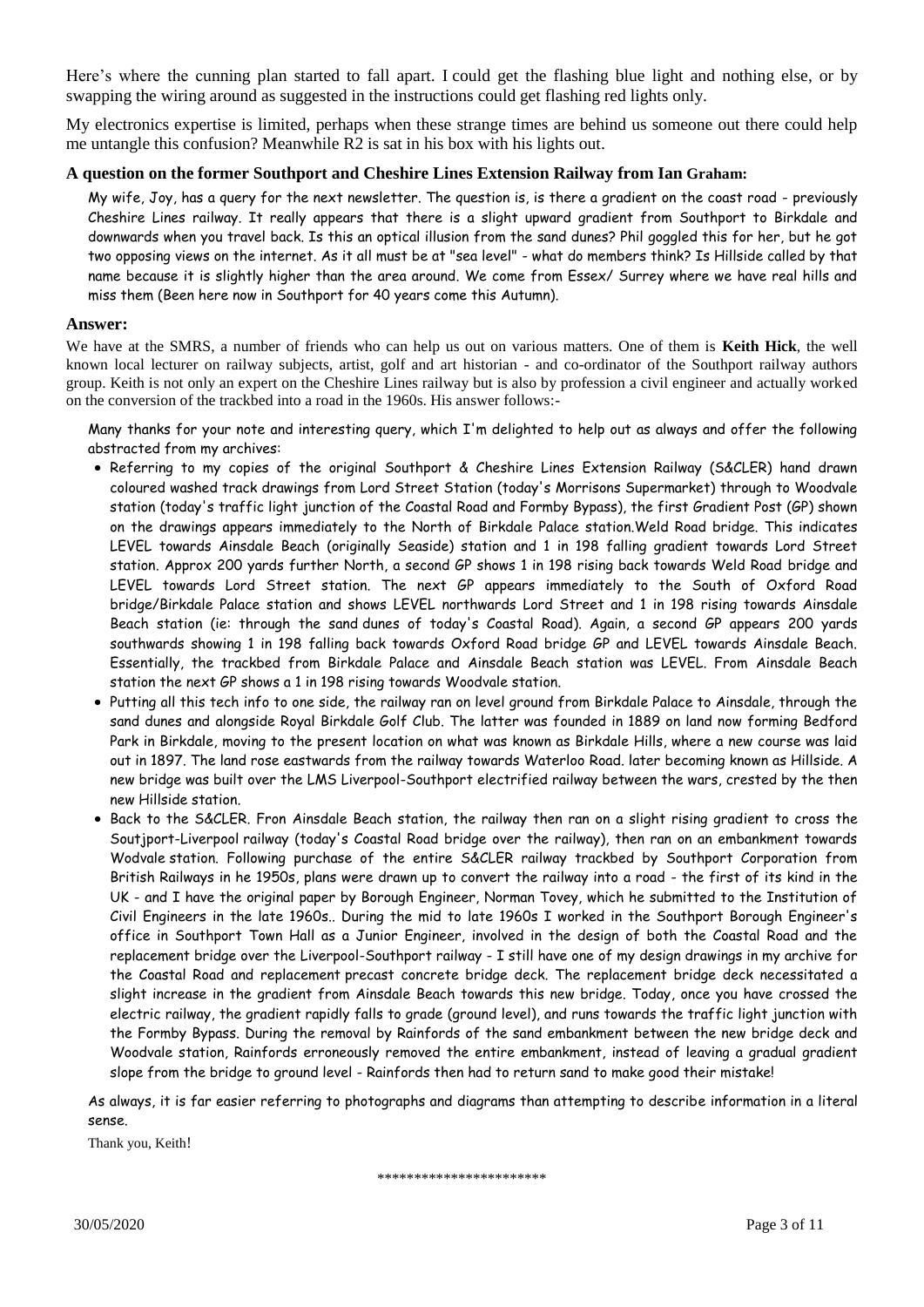## **Features:**

### **Where's Ian**

Continuing the tradition started by Allan, at least for the present, there is a "Where's Ian". Looking at the wheelbase of the tram, it would be disastrous if more than one weighty person entered at the same end!



# **From Playcraft to Scale – Barry Miltenburg**

During the recent clear-out at SMRS HQ, I purchased a set of Playcraft Trackside Indicators (set PR.682) with a view to using them on my proposed layout.

I have to say that the plastic mouldings are very heavy and more in line with their intended use on a trainset rather than a scale model. However, I feel that brutal use of a file and a bit of cleaning up could get me something serviceable.

Whilst at it, I took the opportunity to research the use of the signs on offer and am happy to share my findings.

Here is the instruction sheet showing the various signs included in the set. They are, in case you need to know, from top left, "Water Troughs", "Commencement of Temporary Speed Restriction", "Temporary Speed Restriction", "Whistle", "Termination of Temporary Speed Restriction" and various speed limit signs that would be permanent.

Below the line are the gradient posts and furlong markers between mileposts.

The instructions suggest (at the top left) that the "T" sign is painted with a black T on a white background but the accepted norm was actually the reverse of this. The "C" was painted black on a white background. There were examples of the reverse of this norm for both but they were rare.

The Speed Restriction sign was, when initially introduced on GWR and LMS lines, green with white lights but in 1949 (presumably with the arrival of BR), they were re-painted yellow as this was the accepted colour for warning signs. No doubt some far flung corners of the network still used green at first.

From the 1960's, gas lights replaced oil on the board as this gave a brighter light. From the mid 1960's (later than my layout), a single light was tried in place of the dual light version. Also,





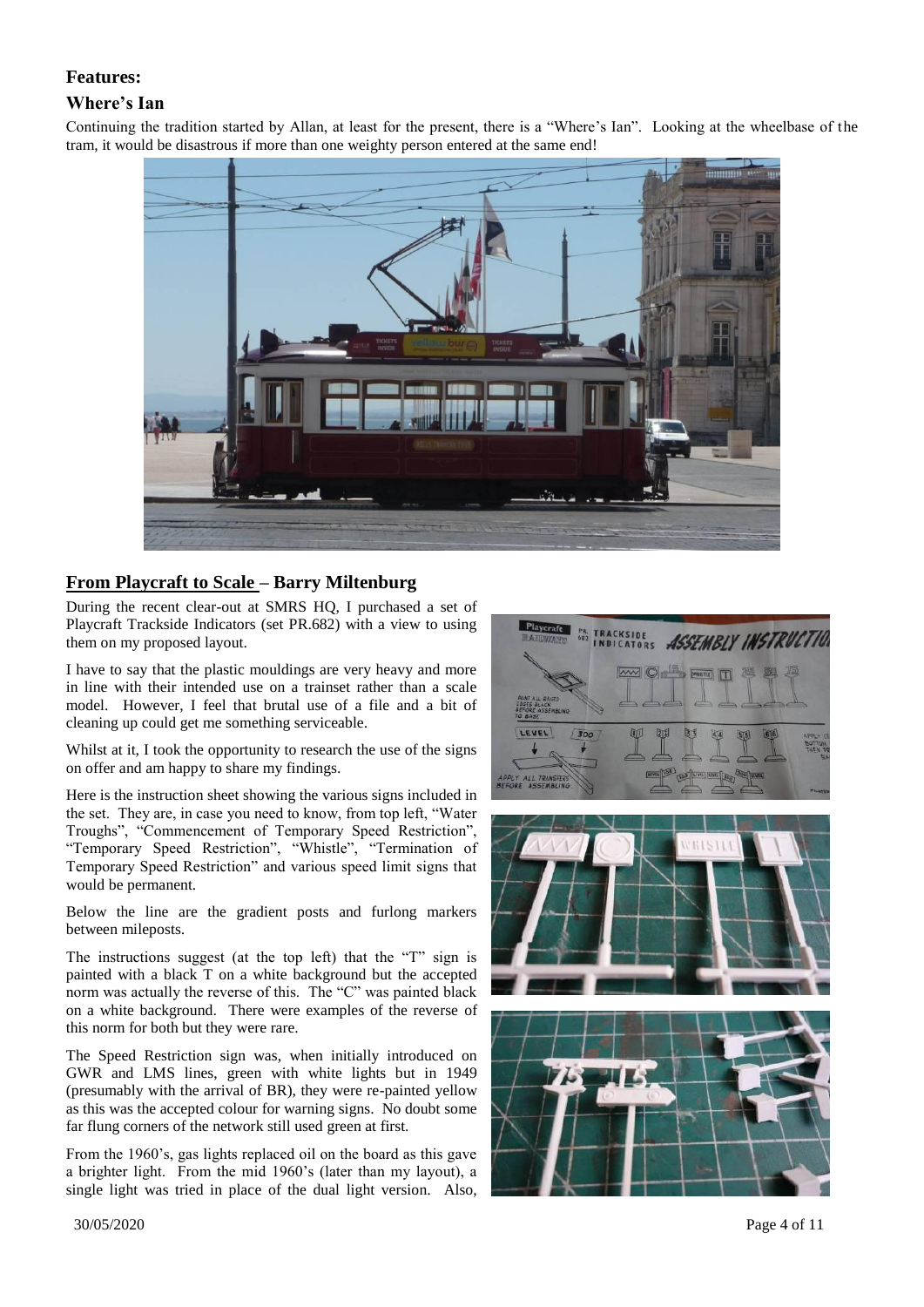from about 1965, two speeds were often shown – one above the board showing the speed limit for trains containing 4-wheeled vehicles and one below the board for trains without 4-wheeled stock.

Hope that is useful.

# **eBay – love it or loathe it – Barry Miltenburg**

I am a big fan of eBay but it is not hard to find people who loathe it or fear it – some never having used it. My eBay account has been used 700 times to buy and sell all sorts of things and I have only ever had 1 issue. My experience has taught me a few things which I am happy to share.

**Set up an eBay account** – whilst you can trade with some sellers as a guest, it is much easier to set up an eBay account. You pick a trading name (usually a *nom de plume*) and set up a debit or credit card from which to pay. Buyers never see your card details as the payments are handled by **World Pay** which is a recognised transaction handler. Once you have an account, you can log into your account from your laptop, phone or other device. Your account shows up to other people as your *nom de plume* and a postcode.

**Buy what you know** – I make it a habit of fully researching anything I buy because you only get to see the pictures and whatever description the seller posts. The vast majority of sellers (particularly in the railway modelling world) are modellers themselves and are honest about second-hand items where there is damage, a scratch or whatever. It is easy to spot the sellers who are not modellers by the description and I tend to avoid these unless I am absolutely sure about the integrity of the item. If they don't know what they are selling, you **can** get a bargain. There is an option to contact sellers and ask questions and I will **always** do this if there is something that is not clear. Where manufacturers have produced modern versions of older releases, check that you are buying the version you want!

**Ways to buy** – there are 3 ways to buy on eBay. **Auction** is the most common. Sellers quote an opening bid price (often 99p for smaller items) and it's a free-for-all until the auction ends at the date and time stated. The highest bidder at that point is obliged to buy it. If you don't, the seller will report you and eBay will look darkly on your account. **Buy Now** – this is where the seller quotes a fixed price and you buy at that price. Hattons, Rails of Sheffield, TrakShak all have an eBay presence and often sell things this way. Some auctions have "Reserve" prices (which you cannot see) and will also quote a Buy Now price if you want to skip the auction. **Best Offer** – is exactly that. A seller will post an opening price of, say £30, and then add "**or Best Offer".** This is typically accepted if its within 5% of the auction price.

**Bid to your maximum** – I have a limit beyond which I am not prepared to go for most things I buy. When I make a bid, I tend to put this figure in as my opening bid. If you are the first bidder, eBay will match the asking price and if you are subsequently outbid, increase the amount automatically to 50p above the highest bid. When it reaches your maximum, you just stay outbid. There are people who will hover over auctions that are about to end and try to outbid you in the last 5 seconds and some will use (legal) spy software to identify your maximum bid level – eBay does not reveal this nor does it reveal the names of the bidders during an auction. I take the view that if these people are *that* desperate for an item, they are welcome to it!!

**Pay safe** – I have used an old bank account and debit card for my eBay account and I have a World Pay account for income from eBay sales. In this way, I can protect myself from any unscrupulous dealings but I have to say, in the 10 years or so that I have been using eBay, I have only ever had 1 item not delivered and needing a refund. The **eBay Resolution Centre** is quick to jump in if asked if you have any issues with a trader.

**Deliver, collect, click** – there are 3 ways to get your goods once you have completed your purchase. **Post** is the easiest but most traders charge post and packing. If you are selling the Royal Mail Parcel website gives all the costs for sizes and weights. **Collection only** is for big stuff – this is where the postcode come in. Be wary of buying something and then finding that it needs to be collected from Taunton if you are in Southport!! **Click and Collect** is a relatively new thing – you get your parcel sent to Argos or any other collection point listed on the eBay page. You get a barcode sent to your phone/laptop and simply go to the collection point when they advise you of delivery.

#### **Tips** –

- Looking at eBay regularly is a good idea, especially if you are searching for something specific.
- Access it on your phone if you see a "bargain" at an exhibition or show to check that it really is a bargain I have found that show bargains are rarely that but I use eBay to check anyway.
- You can save your favourite traders. The boys at Ouston Mill trade as KitLady
- I **NEVER** buy from anyone with less than 100 reviews this is the number that appears alongside someone's trading name. I might take a view if it's a £2 item and their feedback is 100% but it would have to be something I need badly.
- Always look at the reviews if buying something larger (an engine or anything over £30) to make sure that they have a good reputation.
- Change the **Filter** to "Ending Soonest" when searching especially midweek evenings. Good sellers will have auctions ending Fridays and weekends but you do get some ending late night midweek and these are the ones that can slip under the radar.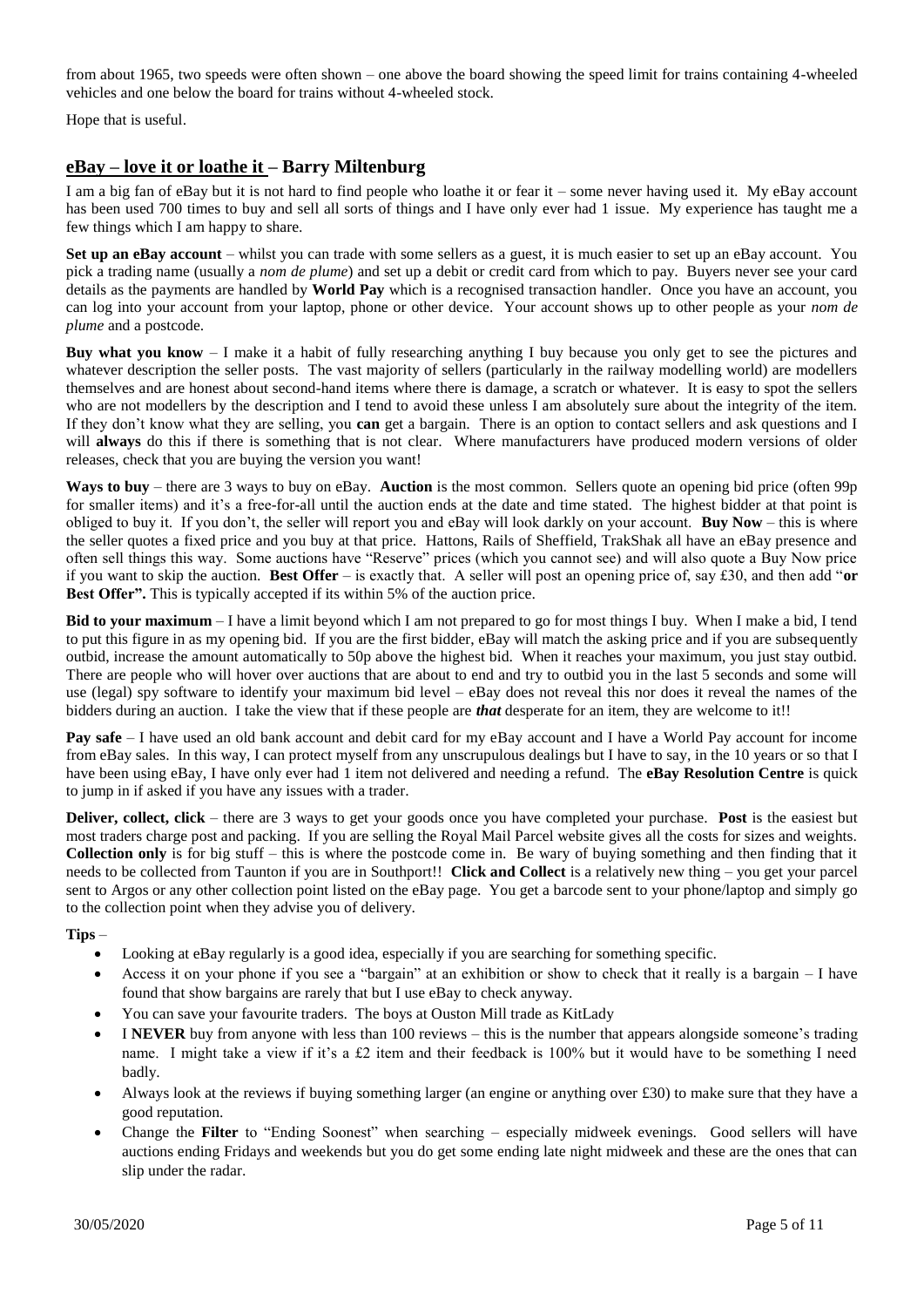- Set the filter to "Lowest price +  $p\&p$ " to see the items in price order. Bear in mind that whilst you might find a wagon for £10, later in the listing you might find 2 for £15 so don't just buy the cheapest
- Adding items to your "**Watch List**" is a good way of keeping up with a number of auctions that interest you
- **Always** give feedback as this informs the eBay community and helps us all whenever we buy. If everyone gave feedback, we can avoid rogue traders. Most traders give feedback on you as a buyer and this can be useful if you ever sell anything – its good to have a good reputation.

I am happy to chat through anything on WhatsApp or via email

# **How to model loads for model railway wagons – Ian Shulver**

This was originally published in our March 2019 newsletter and was based on a BRM digital article. With the current restrictions in place on socialising, why not use the enforced time you have to liven up the trains you run. Yes there were trains consisting largely of empty wagons (yhose returning to the coal mine or quarry, but there were as many, and more with full wagons of coal, mineral ore, and much more exciting loads. It is appreciated that it is not particularly desirable for some people to permanentlyfix a load into a wagon, the instruction below show how it is perfectly feasible to have a removable load and so not destoy the otherwise pristine nature of the model.

Coal might have been the lifeblood of the railway's freight services, but it wasn't the only commodity carried. Until 1962, the railways were designated 'Common Carriers' which meant they weren't allowed to turn down any load offered, no matter how awkward, at a nationally agreed rate.

Everything from food to building materials to racing pigeons was moved by rail. Much of this was stacked in box vans and so from a modeler's point of view, invisible. However, there were still plenty of open wagons and they needed to be kept full if they were to make money for the company.



Picking suitable loads for a model railway isn't as easy as you might think. All those lovely colourful private owner wagons would normally be full of coal, so putting anything else in them can require a little 'modeler's license'. In other words, we've stretched the truth a bit to make our layout a bit more interesting but a little lateral thinking can provide suitable ideas.

Open wagons with loads give any model railway a sense of purpose. We're not just running trains around; we're operating a real service -just like the real thing. A few example are given below.

#### **Pipes**

| $_{\rm OO}$<br>For<br>models.<br>gauge<br>drinking straws are perfect for<br>the job. Start by cutting them to<br>length. Then cut a thin slice,<br>around 3mm long for the collar<br>at one end. Slide this over the<br>end of the straw, fixing with<br>superglue. | The pipes are glued with all-purpose<br>adhesive to a piece of card cut to fit the<br>inside of your wagon. If the gaps in the<br>collars are placed at the bottom, no one<br>will ever know they are there. Spray<br>the load with red oxide coloured car<br>primer. Hold the can several<br>centimeters further away from the<br>model than the instructions tell you.<br>This way the paint is slightly dry when<br>it hits the pipes giving a slightly rough<br>look to replicate clay. |
|----------------------------------------------------------------------------------------------------------------------------------------------------------------------------------------------------------------------------------------------------------------------|---------------------------------------------------------------------------------------------------------------------------------------------------------------------------------------------------------------------------------------------------------------------------------------------------------------------------------------------------------------------------------------------------------------------------------------------------------------------------------------------|
| To protect the pipes in transit, straw would be packed around<br>them. We've used beige electrostatic grass pushed into place<br>but any fibrous material will work fine such as wool cut into<br>short lengths.                                                     |                                                                                                                                                                                                                                                                                                                                                                                                                                                                                             |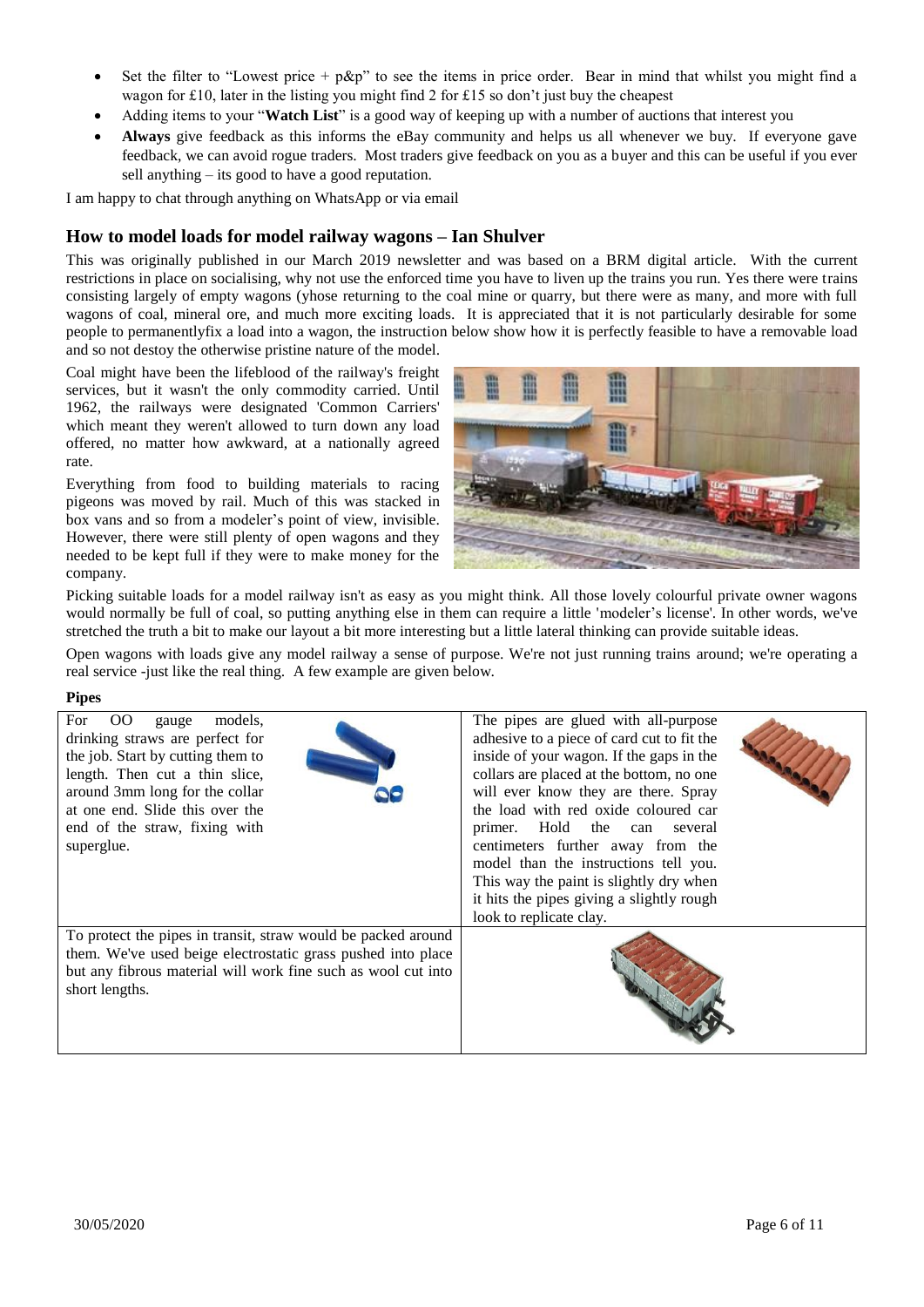#### **A plank load**

Planks start life as wooden coffee stirrers. Cut to around 5cm long and then sand the ends square. Then, using a sharp knife and steel rule, split in half along their length to give planks 2-3mm wide, just over a scale 6 inches.



It's important that the ends of the planks don't stick out any further than the buffer faces. If this happens, on the real railway, a low empty wagon would be coupled up to stop the load hitting the next vehicle in the train. You could do this, but it makes marshalling the wagons trickier.

Build up around 3 layers of planks using PVA glue to hold them together. We find it easiest to work with the pieces in the wagon but remove the load before the glue is fully dry to make sure it's not fixed permanently.





#### **A tarpaulin-covered load**.



#### **How to model wagon loads for mining areas**

In steam days, goods trains were the lifeblood of the railway system with miles of wagons rolled around the country hauled by various locomotives such as On a model layout, we can do the same, but our wagons really need to be full. After all, transporting empties around represents lost money and

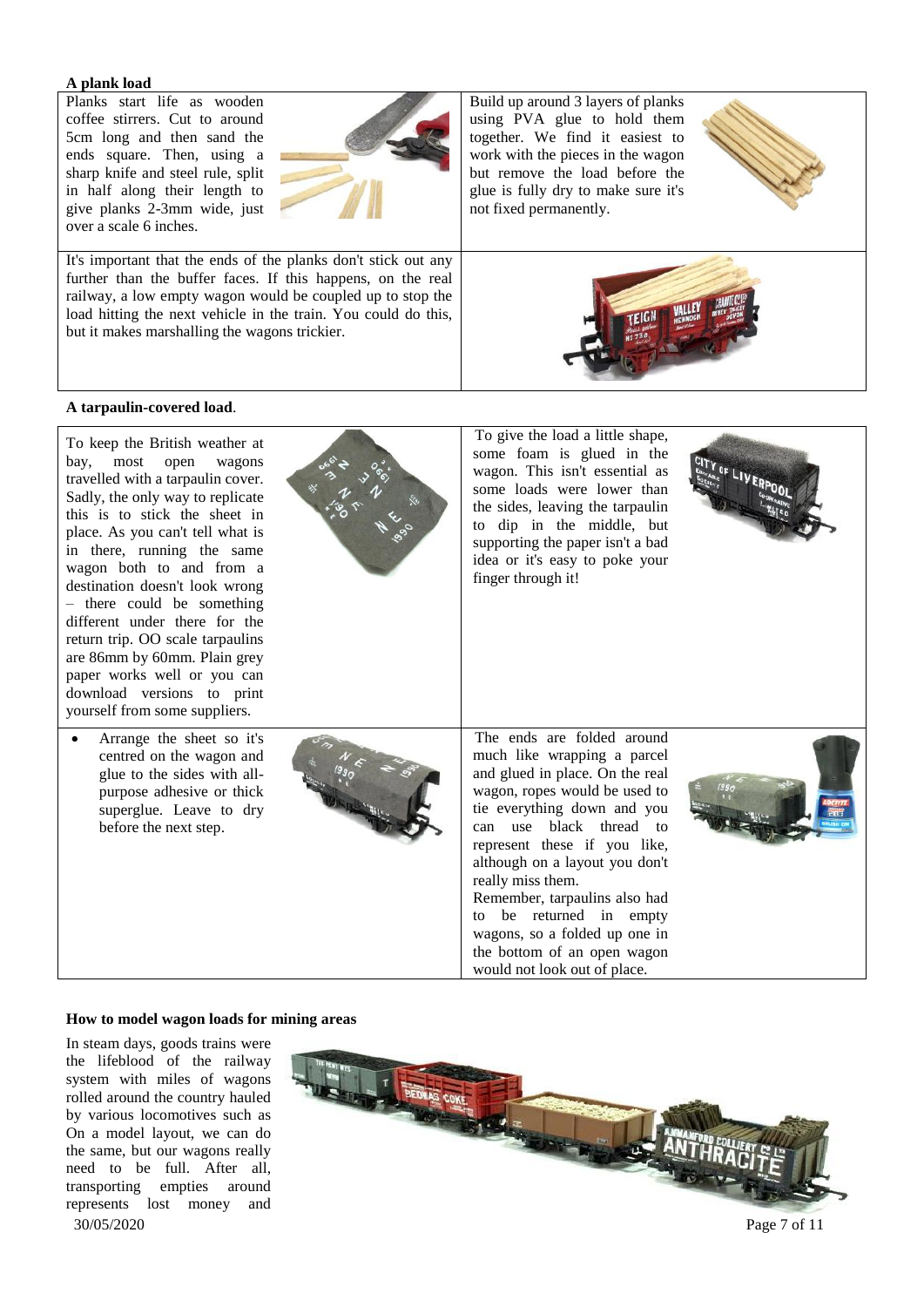companies didn't do this if they could help it! Moulded plastic loads are available but these normally look exactly what they are, plastic and it's not difficult to do a much better DIY job, and often an awful lot cheaper too.

It is not necessary to glue anything into the wagons, so they won't be damaged and in fact, removable loads are the best idea as they allow you to run full trains to the destination, empty them, and have an excuse to run the train back in the other direction.

To start with we are looking at suitable loads for mining areas. Coal is an obvious choice, but coke, stone, ballast and ore all kept the railway in employment. Modelling each is basically the same, just use a different material. Be aware though, the density of coal is greater than coke but less than stone or ore. All wagons have a maximum 'tare' (the weight they are permitted to carry) and should not be overloaded. Therefore you see a greater volume of coke than stone in a wagon, but this would still represent the same weight.

In mining areas coal and empty wagons are in abundance, but also items such as wooden pit-props. These were vital to the industry and millions were shipped from wood-yard to coal pit. This is another cheap modelling project, a pounds worth of cocktail sticks will load at least two wagons. Mind you, doing this is time consuming, but ultimately satisfying.

Filling up your wagons adds a real sense of purpose to a model railway. A few evenings work can transform a model and provide a reason that the trains are running, yet you only need knife to cut some cardboard and a bit of glue and coal.

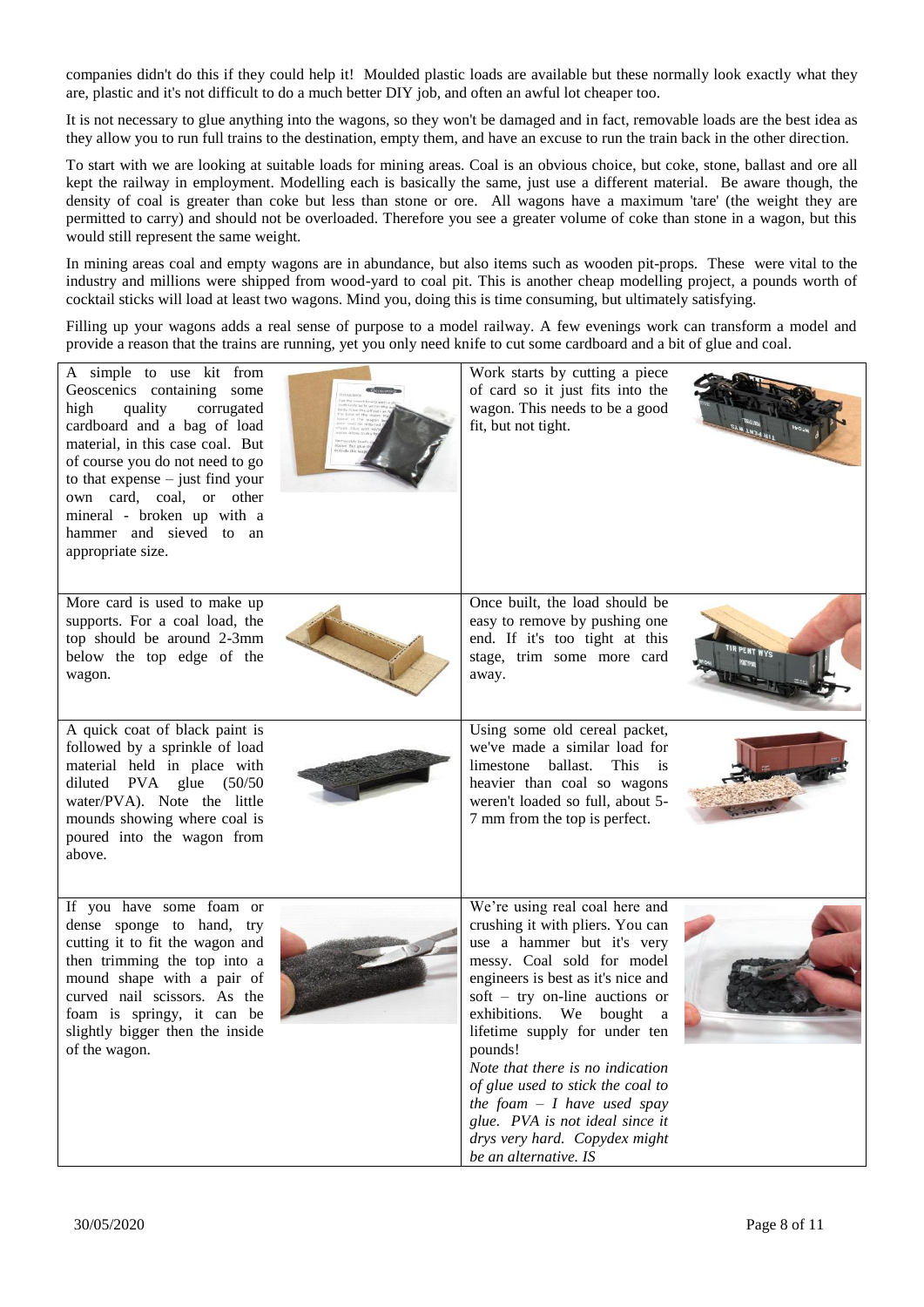Coke is very light so the loads are much higher than those for coal. Wagons were often fitted with extension boards to allow the full capacity to be used.

Very specific instructions were laid down for transporting pitprops. We cut ours from cocktail sticks, each 28mm long, and fixed onto a cereal packet floor with PVA. Timeconsuming but looks great once painted dark brown.



Removing the load is easy if you take a length of wire (a straightened paper-clip will work) and bend a hook at the end of it. This is poked into the foam and the load pulled out.



You'll see from this simple guide just how easy it is to create a variety of wagon loads, all of which are suitable for mining areas. We love how these loads are easily removed and transferrable to other wagons. Plus, they are really cheap to model. Try them for yourself! You can see from the pictures just how effective they are.

# **10 years ago: 2010 Sleeper trip; The Outer Hebrides. – Derek Pratt**

The departure was comfortably routine, with all five reporting for kit inspection at Southport station, with barely a Hawaiian shirt in sight. We were spoilt for choice, with two Pacers vying for our custom. At Wigan we made our usual bee-line for the Station Cafe, for either first or second breakfast, depending on getting-up time. The station-change was slowed somewhat by the presence of a large contingent of railway police and Virgin staff, complete with dog handlers. Wondering if this was a guard of honour or a security tip-off, we tip-toed past the serried ranks of officialdom, showed more tickets than was strictly necessary at the barrier, and climbed aboard the London train.

Euston arrived on time, allowing us the luxury of several hours in the metropolis. Not of course to be frittered away in frivolous shopping or pointless sightseeing. In theory a more-or-less complete circumnavigation of middle London suburbia was possible via the London Overground. First stop was Highbury and Islington via the Victoria line, then the LO itself to Dalston Kingsland and Ditto Junction. More Overground, this time due south to Crystal Palace and Beckenham, the north-eastern extremity of Tramlink. From there we traversed the length of the line, carefully avoiding Croydon, ending up at Wimbledon. After dinner at an Italian restaurant, the final stage was another novelty, a First Capital Connect train aiming for Luton but going the pretty route through central London, across the Thames at Blackfriars to St Pancras International, within walking distance of Euston.



In the lounge car appropriate refreshments were sought, and eventually obtained as we sped northward. Next morning the sun was up early, illuminating fine highland scenery as we headed into Fort William. The Jacobite was ready and waiting, with kilted piper in full flow. The Black Five in charge behaved impeccably and we reached Mallaig on time.



Lunch was taken on the hoof, to allow time to explore and to identify the B&B for later use. The steam train took us back to Fort William, and the service train then returned us to Mallaig. That evening we had a more than passable meal in the Marine Hotel, to the surprise of at least one of our landladies, who darkly hinted at a 'reputation'. A stroll around the harbour revealed some interesting wildlife, not only a seal in the water but an otter out of it, taking fish left on the deck of a fishing boat by an obliging crew member.

Next morning we assembled for the ferry to Skye. The crossing was noted only for the presence of a bright red Morgan in pole position on the car deck, adding a touch of class to an otherwise ordinary collection of vehicles. The bus took us to Portree, where the afternoon was free for freelance adventures in the steadily-improving weather.



30/05/2020 Page 9 of 11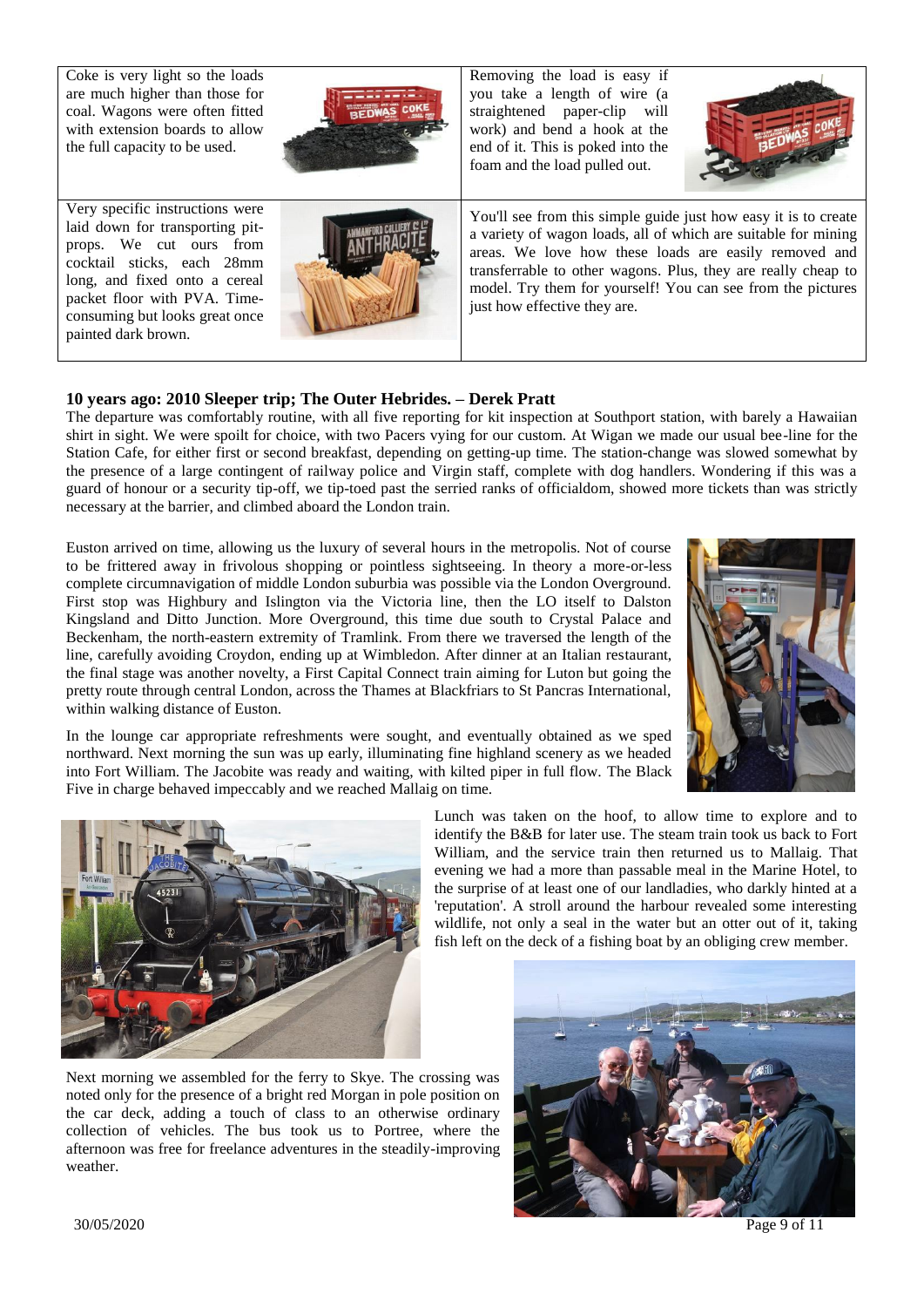By general agreement this would take the form of a boat trip to view the local aquatic wildlife. The boat looked a touch smaller than the brochure suggested, and the safety drill a little on the brief side, whilst covering all the main points, including the allimportant one that the water was cold and not to be entered if at all possible. The skipper was clearly a man of knowledge and experience, and soon had us alongside a stretch of cliff on which perched an impressive-looking sea eagle. Attempts to entice it to fly by tossing fish in its direction resulted in complete indifference by the eagle and a noisy fight by two herring gulls, who knew a free lunch when they saw it.

We then navigated south-eastwards into the Sound of Raasay on the strength of rumours of dolphins, and were eventually rewarded with a number of splashes in the distance that were clearly mammalian in origin. As we and two other boats approached schools of perhaps a dozen or so circled round us, timing their appearance to just miss the clicks of numerous camera shutters. Much photography of blank sea was achieved.

Back on dry land there was time to watch the world go by in the town square before the bus came to take us to Uig, driven by a lady with a strong sense of mission. The weather started to mist over a little, giving added drama to both landscape and seascape, but fortunately not having any significant effect on wave heights. A pleasant two-hour cruise later North Uist grew on the bow horizon and we were manouvered alongside the modest jetty by a captain clearly well familiar with putting either left or right hand down a bit, as the situation demanded.

As the evening was well advanced the priority was to find the accommodation reserved for us. One seemed to be more selfcatering than B&B, particularly at breakfast time, whilst the other was formerly the local courthouse, complete with walled garden for the better containment of the local miscreants. Just across the road a new-looking hotel beckoned, the Tigh Dearg, which hosted an impressive collection of the national liquor. On the return journey we diverted a little to try our hand at lowlight camera work across the local jetty, it being almost dusk at almost midnight.

Next morning we set off to explore, guided by local information that a pleasant walk could be obtained beyond the Tigh Dearg in a circular fashion. Highlights included a circular stone igloo, far too new in appearance to be an ancient dwelling-house, that later research was determined to be a camera obscura. So obscure in fact that we never twigged it at the time. Also on the itinerary was Sponish House, a somewhat run-down mansion built 200 years ago for the local sheriff. We circled back to the hotel for a welcome coffee, and wandered back down to the harbour, via the local museum and shop, to wait for the bus to the airport on the neighbouring island of Benbecula.





Altogether nine or ten passengers squeezed into the De Havilland Twin Otter for the short trip south to Barra. The flight was remarkable not only for the scenery but also for the beach landing, which was accomplished with the aplomb of a pilot who has done it many times before and who regards bumping over multiple worm-casts merely as an environmentally-friendly way of maximising runway grip.

The bus to Castlebay was piloted by a driver whose customer service battle honours were clearly born of natural island breeding rather than of an anonymous training course delivered in the back room of some

soul-less Glaswegian urban hotel. Not only did we manage to underpay the fare, but we were cheerfully delivered right to the door of our chosen B&Bs, involving a diversion off the bus route and one a tight three-point turn.

Castlebay turned out to be an attractive well-appointed small town on a scenic island. After a quick spruce-up we set out looking for sustenance. We went up-market in the Castlebay hotel, which claimed to be the best dining experience in town. Almost certainly the most expensive, but on balance judged to be good value. As the evening drew to a close, and the light even began to dim a little, a shadowy shape approached the jetty. This was the ferry from Oban, at the end of its seven-hour journey.

 30/05/2020 Page 10 of 11 Next morning was unscripted, allowing us to choose how to explore the attractions of Castlebay. We elected to visit Kisimul castle, the home of the chief of the MacNeil clan. This had a moat of some considerable proportions, namely the whole of the bay, the bay of the castle in fact.